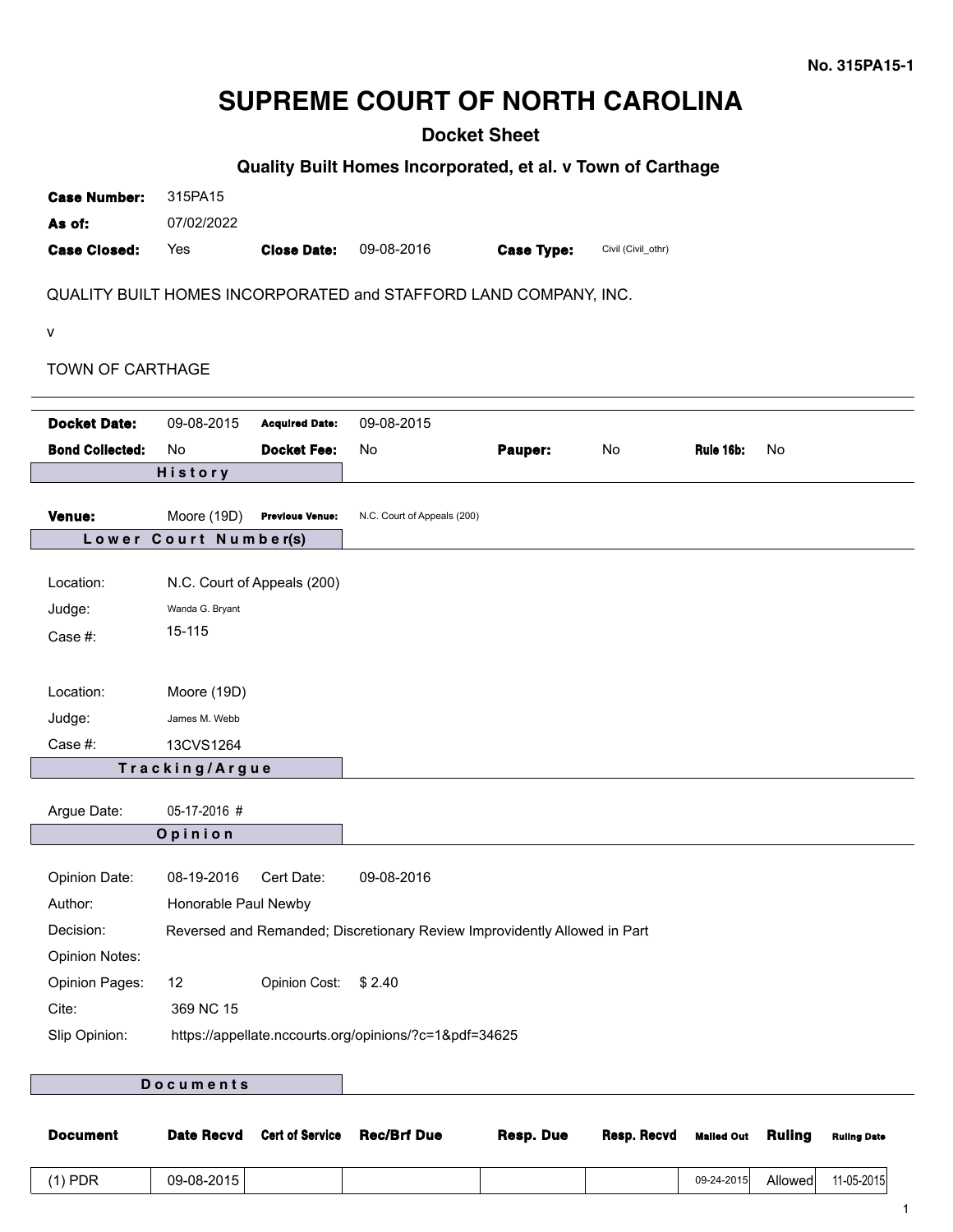#### **No. 315PA15-1**

| $(2)$ PDR-C         | 09-21-2015 |  |  |            | Allowed | 11-05-2015 |
|---------------------|------------|--|--|------------|---------|------------|
| (3) M-AMICUS        | 09-25-2015 |  |  |            | Allowed | 11-05-2015 |
| (4) M-AMICUS        | 09-30-2015 |  |  |            | Allowed | 11-05-2015 |
| (5) AMICUS          | 12-07-2015 |  |  | 12-10-2015 |         |            |
| (6) APPELLANT BRIEF | 12-07-2015 |  |  | 12-10-2015 |         |            |
| (7) AMICUS          | 12-07-2015 |  |  | 12-10-2015 |         |            |
| (8) APPELLANT BRIEF | 12-07-2015 |  |  | 12-10-2015 |         |            |
| (9) M-EXT-BR        | 12-14-2015 |  |  |            | Allowed | 12-15-2015 |
| (10) M-EXT-BR       | 12-30-2015 |  |  |            | Allowed | 12-30-2015 |
| (11) M-AMICUS       | 01-25-2016 |  |  |            |         |            |
| (12) AMICUS         | 01-25-2016 |  |  | 01-27-2016 |         |            |
| (13) APPELLEE BRIEF | 01-25-2016 |  |  | 02-17-2016 |         |            |
| (14) APPELLEE BRIEF | 01-25-2016 |  |  | 02-17-2016 |         |            |
| (15) APPELLEE BRIEF | 01-25-2016 |  |  | 02-17-2016 |         |            |
| (16) REPLY          | 02-11-2016 |  |  | 02-17-2016 |         |            |

1 - PDR (Allowed) - 11-05-2015

Filed: 09-08-2015 @ 14:57:19

FOR: Plaintiff-Appellant Quality Built Homes Incorporated, et al

BY : Mr. James R. DeMay

FERGUSON, HAYES, HAWKINS & DEMAY, PLLC

RESPONSE TO PDR Filed: 09-21-2015 BY : Ms. Susan K. Burkhart CRANFILL SUMNER & HARTZOG, LLP

2 - PDR-C (Allowed) - 11-05-2015 Filed: 09-21-2015 @ 16:34:11 FOR: Defendant-Appellee Town of Carthage BY : Ms. Susan K. Burkhart CRANFILL SUMNER & HARTZOG, LLP

3 - M-AMICUS (Allowed) - 11-05-2015

Filed: 09-25-2015 @ 14:59:54

FOR: Amicus N.C. Home Builders Association, Inc. BY : Mr. James M. Carpenter

N.C. HOME BUILDERS ASSOCIATION

4 - M-AMICUS (Allowed) - 11-05-2015 Filed: 09-30-2015 @ 08:39:26 FOR: Amicus Leading Builders of America BY : Mr. John T. Benjamin, Jr. THE LAW OFFICE OF JOHN T. BENJAMIN, JR. P.A.

5 - OTHER BRIEF AMICUS Filed: 12-07-2015 @ 16:45:22 FOR: Amicus N.C. Home Builders Association, Inc. BY : Mr. Edward F. Hennessey, IV ROBINSON BRADSHAW & HINSON, P.A.

6 - APPELLANT BRIEF

- Filed: 12-07-2015 @ 21:04:53
- FOR: Defendant-Appellee Town of Carthage BY : Ms. Susan K. Burkhart
- CRANFILL SUMNER & HARTZOG, LLP

7 - OTHER BRIEF AMICUS

Filed: 12-07-2015 @ 17:33:37

FOR: Amicus Leading Builders of America

BY : Mr. William E. Hubbard

THE LAW OFFICE OF JOHN T. BENJAMIN, JR. P.A.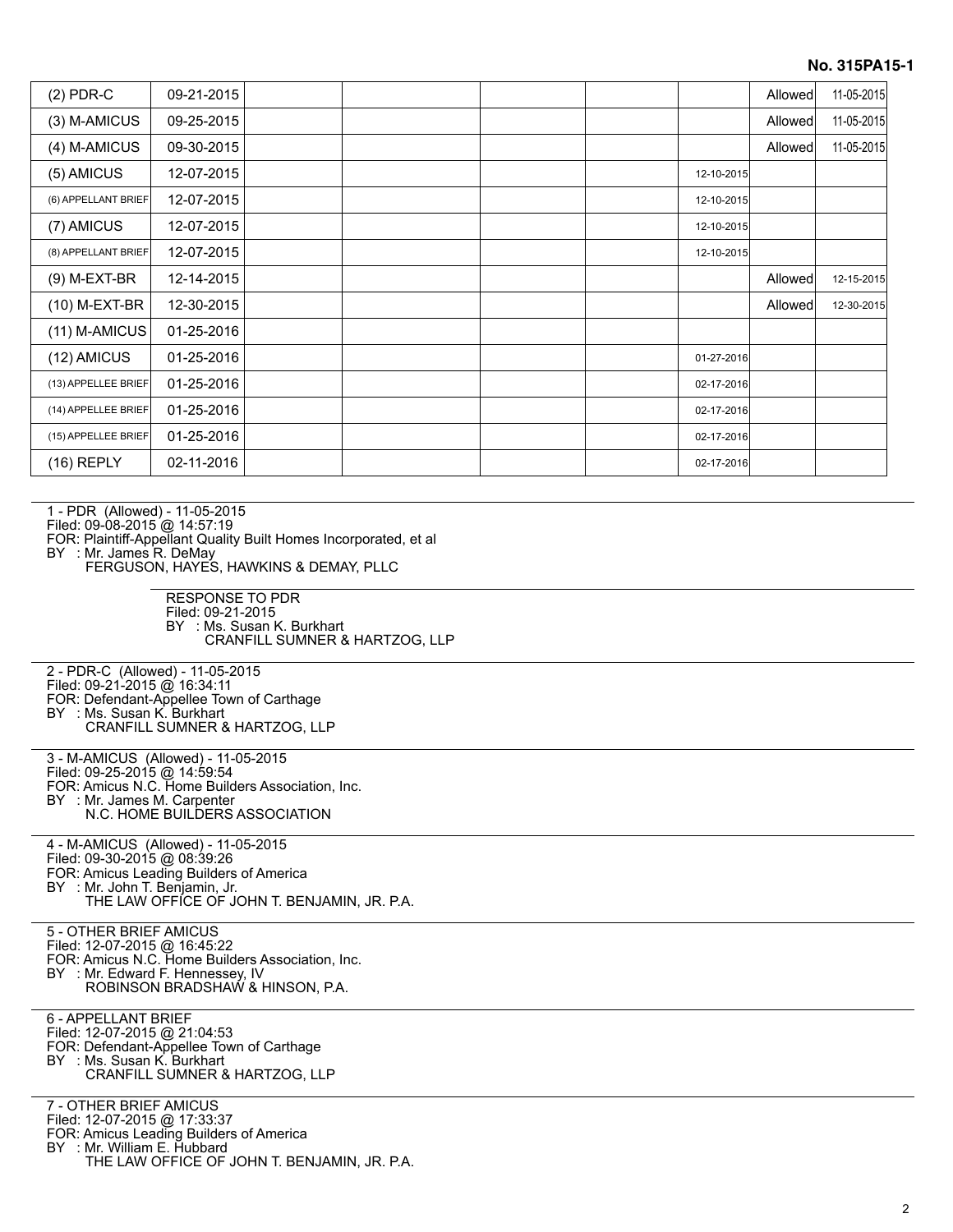| 8 - APPELLANT BRIEF<br>Filed: 12-07-2015 @ 17:22:14<br>FOR: Plaintiff-Appellant Quality Built Homes Incorporated, et al<br>BY : Mr. James R. DeMay<br>FERGUSON, HAYES, HAWKINS & DEMAY, PLLC                  |
|---------------------------------------------------------------------------------------------------------------------------------------------------------------------------------------------------------------|
| 9 - M-EXT-BR (Allowed) - 12-15-2015<br>Filed: 12-14-2015 @ 16:04:53<br>FOR: Defendant-Appellee Town of Carthage<br>BY : Ms. Susan K. Burkhart<br>CRANFILL SUMNER & HARTZOG, LLP                               |
| 10 - M-EXT-BR (Allowed) - 12-30-2015<br>Filed: 12-30-2015 @ 10:27:30<br>FOR: Plaintiff-Appellant Quality Built Homes Incorporated, et al<br>BY : Mr. James R. DeMay<br>FERGUSON, HAYES, HAWKINS & DEMAY, PLLC |
| 11 - M-AMICUS<br>Filed: 01-25-2016 @ 09:42:22<br>FOR: Amicus N.C. Water Quality Association<br>BY : Mr. Matthew W. Sawchak<br>ELLIS & WINTERS LLP                                                             |
| 12 - OTHER BRIEF AMICUS<br>Filed: 01-25-2016 @ 09:43:58<br>FOR: Amicus N.C. Water Quality Association<br>BY : Mr. Matthew W. Sawchak<br><b>ELLIS &amp; WINTERS LLP</b>                                        |
| 13 - APPELLEE BRIEF<br>Filed: 01-25-2016 @ 20:02:12<br>FOR: Defendant-Appellee Town of Carthage<br>BY : Ms. Susan K. Burkhart<br>CRANFILL SUMNER & HARTZOG, LLP                                               |
| 14 - APPELLEE BRIEF<br>Filed: 01-25-2016 @ 20:04:33<br>FOR: Defendant-Appellee Town of Carthage<br>BY : Ms. Susan K. Burkhart<br><b>CRANFILL SUMNER &amp; HARTZOG, LLP</b>                                    |
| 15 - APPELLEE BRIEF<br>Filed: 01-25-2016 @ 19:28:54<br>FOR: Plaintiff-Appellant Quality Built Homes Incorporated, et al<br>BY : Mr. James R. DeMay<br>FERGUSON, HAYES, HAWKINS & DEMAY, PLLC                  |
| 16 - APPELLANT BRIEF REPLY<br>Filed: 02-11-2016 @ 18:23:46<br>FOR: Defendant-Appellee Town of Carthage<br>BY : Ms. Susan K. Burkhart<br>$-7722115$                                                            |

CRANFILL SUMNER & HARTZOG, LLP

**Financial Information** 

|                     | Receipts    |                      |                    |                        |              |            |                  |
|---------------------|-------------|----------------------|--------------------|------------------------|--------------|------------|------------------|
| <b>Date Charged</b> | Charge Type | <b>Amount Chaged</b> | <b>Amount Paid</b> | <b>Document</b>        | <b>Pages</b> | Receipt #  | <b>Date Pald</b> |
| 12-10-2015          | Printing    | 124.25               | 124.25             | <b>APPELLANT BRIEF</b> | 71           | R011005116 | 01-19-2016       |
| 02-17-2016          | Printing    | 182.00               | 182.00             | <b>APPELLEE BRIEF</b>  | 104          | R051001816 | 05-18-2016       |
| 02-17-2016          | Printing    | 33.25                | 33.25              | <b>APPELLEE BRIEF</b>  | 19           | R051001916 | 05-18-2016       |
| 02-17-2016          | Printing    | 61.25                | 61.25              | <b>APPELLANT BRIEF</b> | 35           | R051001716 | 05-18-2016       |
| 09-12-2016          | Assess      | 374.75               | 374.75             |                        |              | R101001016 | 10-04-2016       |
| 09-24-2015          | Printing    | 152.25               | 152.25             | <b>PETITION</b>        | 91           | R101006015 | 10-30-2015       |
| 12-10-2015          | Printing    | 155.75               | 155.75             | <b>APPELLANT BRIEF</b> | 89           | R121003315 | 12-17-2015       |
| 02-17-2016          | Printing    | 57.75                | 57.75              | <b>APPELLEE BRIEF</b>  | 33           | R021003916 | 02-26-2016       |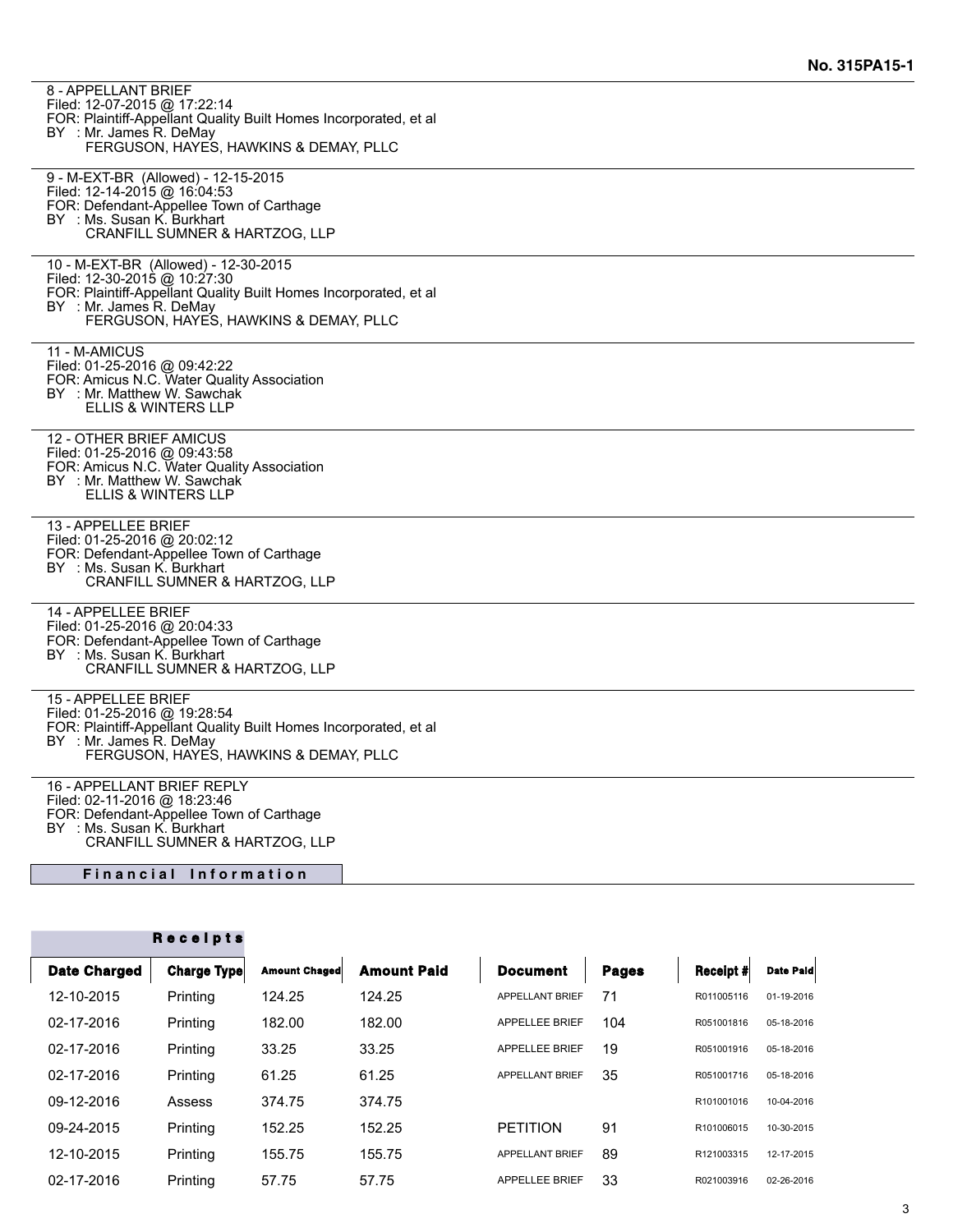#### **No. 315PA15-1**

| 12-10-2015                              | Printing | 215.25       | 215.25              | OTHER BRIEF | 123          | R011005016 | 01-19-2016 |
|-----------------------------------------|----------|--------------|---------------------|-------------|--------------|------------|------------|
| 12-10-2015                              | Printing | 59.50        | 59.50               | OTHER BRIEF | 34           | R121002915 | 12-17-2015 |
| 01-27-2016                              | Printing | 259.00       | 259.00              | OTHER BRIEF | 148          | R021002916 | 02-12-2016 |
|                                         |          |              |                     |             |              |            |            |
| Payments                                |          |              |                     |             |              |            |            |
|                                         |          | Payment Date | Payment Type        | Amount      | Check Number |            |            |
|                                         |          |              |                     |             |              |            |            |
|                                         |          | 10-06-2016   | <b>Disburse</b>     | 365.75      | 4214         |            |            |
|                                         |          |              |                     |             |              |            |            |
|                                         |          |              |                     |             |              |            |            |
|                                         | Parties  |              |                     |             |              |            |            |
|                                         |          |              |                     |             |              |            |            |
| Party Name                              |          |              | Role                |             |              |            |            |
|                                         |          |              |                     |             |              |            |            |
| Quality Built Homes Incorporated        |          |              | Plaintiff-Appellant |             |              |            |            |
| Stafford Land Company, Inc.             |          |              | Plaintiff-Appellant |             |              |            |            |
| Town of Carthage                        |          |              | Defendant-Appellee  |             |              |            |            |
| Quality Built Homes Incorporated, et al |          |              | Plaintiff-Appellant |             |              |            |            |

#### **A t t o r n e y s**

#### **Attorney for Plaintiff-Appellant - Quality Built Homes Incorporated, et al**

[Mr. James E. Scarbrough] [Primary Attorney] [Signed Brief] Attorney at Law jes@sandslegal.net SCARBROUGH & SCARBROUGH, PLLC 137 Union Street South Concord, NC 28025

(704) 782-3112

#### **Attorney for Plaintiff-Appellant - Quality Built Homes Incorporated, et al**

[Mr. James R. DeMay] [Primary Attorney] Attorney at Law jdemay@milberg.com FERGUSON, HAYES, HAWKINS & DEMAY, PLLC 45 Church Street South P.O. Box 444 Concord, NC 28026 (919) 600-5000

### **Attorney for Defendant-Appellee - Town of Carthage**

[Ms. Susan K. Burkhart] [Primary Attorney] Attorney at Law skb@cshlaw.com Ms. Jennifer A. Welch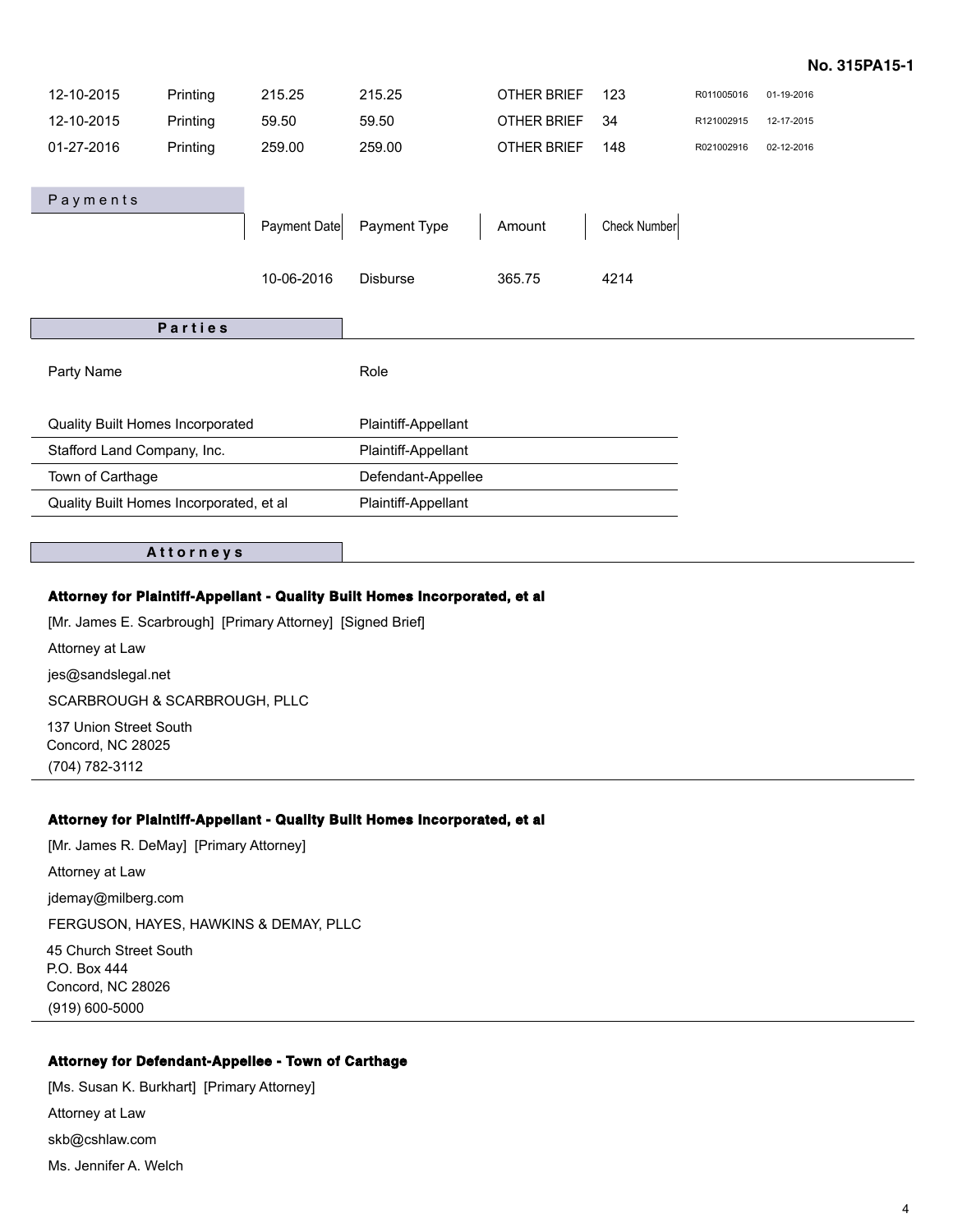Attorney at Law

jwelch@cshlaw.com

CRANFILL SUMNER & HARTZOG, LLP

P.O. Box 27808 Raleigh, NC 27611 (919) 863-8739

#### **Attorney for Amicus - N.C. Home Builders Association, Inc.**

[Mr. James M. Carpenter] [Primary Attorney] General Counsel mcarpenter@nchba.org N.C. HOME BUILDERS ASSOCIATION P.O. Box 99090 Raleigh, NC 27624 (919) 676-9090

#### **Attorney for Amicus - Leading Builders of America**

[Mr. John T. Benjamin, Jr.] [Primary Attorney] Attorney at Law benjamin@lawjtb.com [Mr. William E. Hubbard] [Primary Attorney] [Signed Brief] Attorney at Law hubbard@lawjtb.com THE LAW OFFICE OF JOHN T. BENJAMIN, JR. P.A. 1115 Hillsborough Street Raleigh, NC 27603 (919) 755-0060

#### **Attorney for Amicus - N.C. Home Builders Association, Inc.**

[Mr. Edward F. Hennessey, IV] [Primary Attorney]

Attorney at Law

thennessey@rbh.com

ROBINSON BRADSHAW & HINSON, P.A.

101 North Tryon Street, Suite 1900 Charlottte, NC 28246 (704) 377-8375

#### **Attorney for Amicus - N.C. Water Quality Association**

[Mr. Matthew W. Sawchak] [Primary Attorney] Attorney at Law msawchak@rbh.com [Mr. Paul M. Cox] [Primary Attorney] [Signed Brief] Attorney at Law paul.cox@elliswinters.com